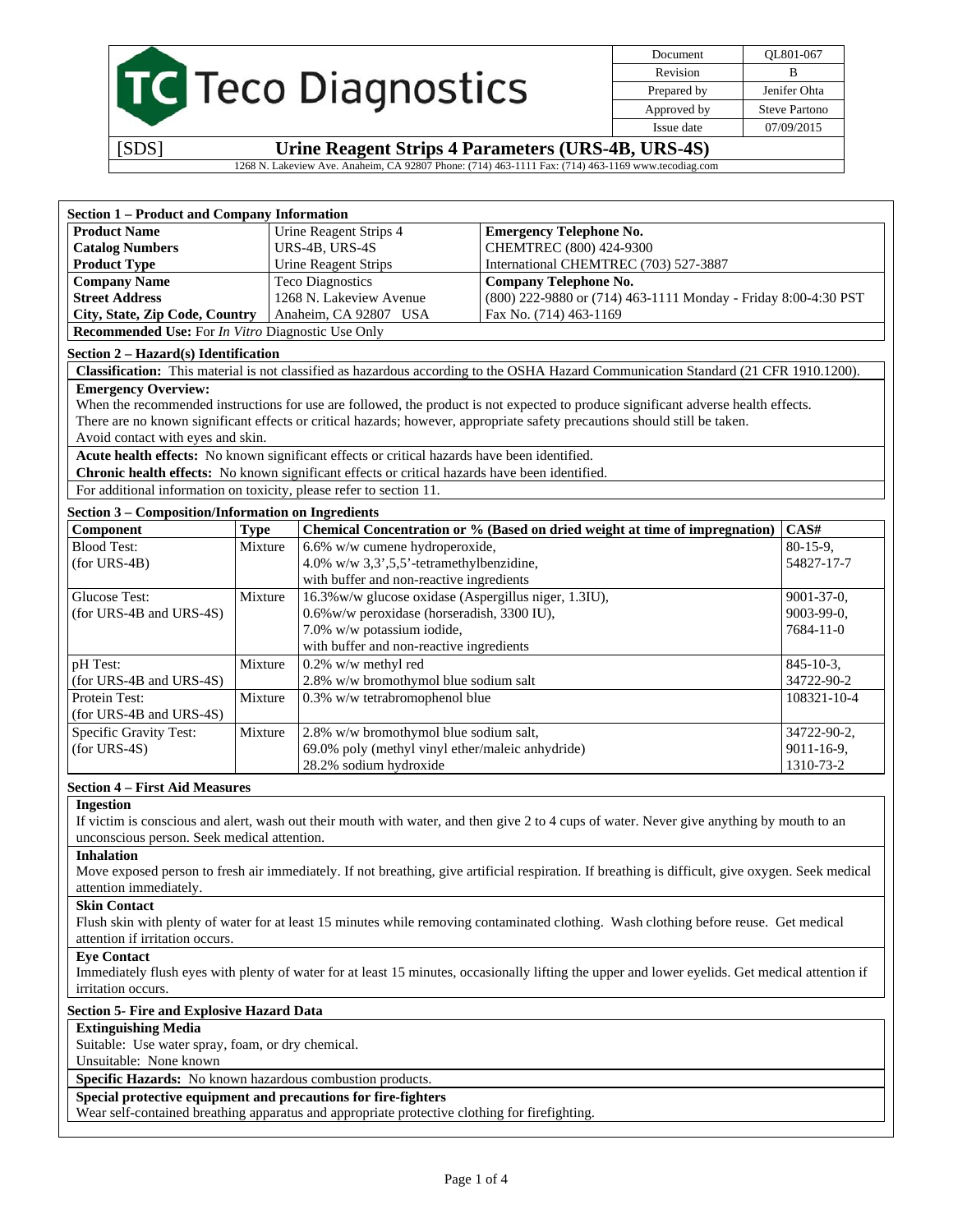

Document QL801-067 Revision B Prepared by Jenifer Ohta Approved by Steve Partono Issue date 07/09/2015

[SDS] **Urine Reagent Strips 4 Parameters (URS-4B, URS-4S)** 

1268 N. Lakeview Ave. Anaheim, CA 92807 Phone: (714) 463-1111 Fax: (714) 463-1169 www.tecodiag.com

#### **Section 6 – Accidental Release Measures**

#### **Personal precautions, protective equipment and emergency procedures**

Wear proper personal protective equipment (PPE) as indicated in section 8. Exercise appropriate precautions to avoid contact with skin or eyes and prevent inhalation.

## **Methods and materials for containment and cleaning up**

Vacuum or sweep material and place into a suitable waste container. Dispose of in accordance with federal, state, and local regulations.

#### **Section 7 – Handling and Storage**

#### **Handling**

Wear appropriate personal protective equipment (PPE) as indicated in section 8.

Avoid contact with eyes, skin, and clothing. Avoid inhalation or ingestion.

#### **Storage**

Store at 15-30ºC in the original container and protect from sunlight. Keep container closed when not in use.

### **Section 8 – Exposure Controls / PPE**

#### **Components with workplace control parameters**

The product contains no components with occupational exposure limit values.

## **Engineering Controls**

No special ventilation requirements. Good general ventilation is sufficient.

#### **Personal Protective Equipment**

Respiratory Protection: Respiratory protective equipment is not required where adequately ventilated.

Hand Protection: Wear chemical-resistant, impervious gloves

Eye Protection: Safety glasses with side shields recommended.

Protective Clothing: Wear a lab coat.

Other protective equipment: Ensure the eyewash station and/or safety shower/wash is located near the work area.

### **General Hygiene Measures**

Handle in accordance with good industrial hygiene practice. After handling the product, remove gloves using proper glove removal technique (without touching outer surface of glove), and dispose gloves according to applicable laws and good laboratory practices. Wash hands thoroughly. Also wash hands before eating, smoking, using the lavatory, and at end of the work period.

#### **Section 9 – Physical and Chemical Properties**

| Appearance                                          | 4 small, multicolored reagent test pads on a white plastic strip |
|-----------------------------------------------------|------------------------------------------------------------------|
| Odor                                                | N/A                                                              |
| <b>Odor threshold</b>                               | N/A                                                              |
| pН                                                  | N/A                                                              |
| Melting point / freezing point                      | N/A                                                              |
| Initial boiling point and boiling range             | N/A                                                              |
| <b>Flash point</b>                                  | N/A                                                              |
| <b>Evaporation rate</b>                             | N/A                                                              |
| <b>Flammability</b>                                 | Not flammable                                                    |
| <b>Upper/lower flammability or explosion limits</b> | N/A                                                              |
| Vapor pressure                                      | N/A                                                              |
| Vapor density                                       | N/A                                                              |
| <b>Relative density</b>                             | N/A                                                              |
| <b>Solubility</b>                                   | Insoluble                                                        |
| Partition coefficient: n-octanol/water              | N/A                                                              |
| <b>Auto-ignition Temperature</b>                    | N/A                                                              |
| <b>Decomposition Temperature</b>                    | N/A                                                              |
| <b>Viscosity</b>                                    | N/A                                                              |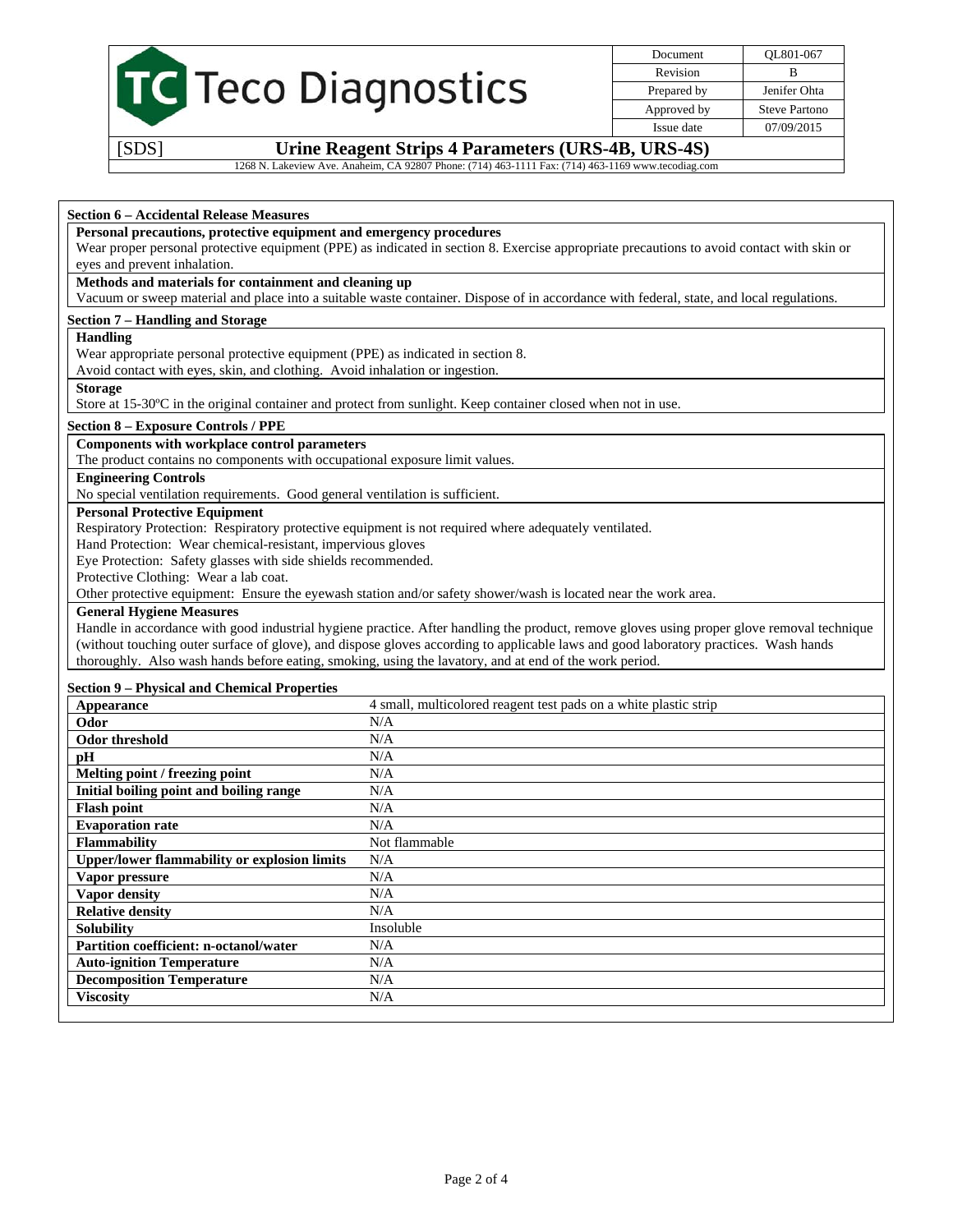|                                       |                                              |                                                      |                                       |                                                                                                                                   | Document                          | QL801-067                              |
|---------------------------------------|----------------------------------------------|------------------------------------------------------|---------------------------------------|-----------------------------------------------------------------------------------------------------------------------------------|-----------------------------------|----------------------------------------|
|                                       |                                              | TC Teco Diagnostics                                  |                                       |                                                                                                                                   | Revision                          | B                                      |
|                                       |                                              |                                                      |                                       |                                                                                                                                   | Prepared by                       | Jenifer Ohta                           |
|                                       |                                              |                                                      |                                       |                                                                                                                                   | Approved by                       | <b>Steve Partono</b>                   |
|                                       |                                              |                                                      |                                       |                                                                                                                                   | Issue date                        | 07/09/2015                             |
| [SDS]                                 |                                              |                                                      |                                       | Urine Reagent Strips 4 Parameters (URS-4B, URS-4S)                                                                                |                                   |                                        |
|                                       |                                              |                                                      |                                       | 1268 N. Lakeview Ave. Anaheim, CA 92807 Phone: (714) 463-1111 Fax: (714) 463-1169 www.tecodiag.com                                |                                   |                                        |
|                                       |                                              |                                                      |                                       |                                                                                                                                   |                                   |                                        |
|                                       |                                              |                                                      |                                       |                                                                                                                                   |                                   |                                        |
|                                       | Section 10 - Stability and Reactivity        |                                                      |                                       |                                                                                                                                   |                                   |                                        |
| <b>Reactivity</b>                     |                                              |                                                      |                                       | Reacts with urine and possibly with other bodily fluids                                                                           |                                   |                                        |
| <b>Chemical stability</b>             |                                              |                                                      |                                       | Stable under recommended storage conditions as indicated in section 7.                                                            |                                   |                                        |
|                                       | <b>Possibility of hazardous reactions</b>    | No information available                             |                                       |                                                                                                                                   |                                   |                                        |
| <b>Conditions to avoid</b>            |                                              |                                                      |                                       | Avoid high temperature, high humidity conditions                                                                                  |                                   |                                        |
| <b>Incompatible materials</b>         |                                              | No information available<br>No information available |                                       |                                                                                                                                   |                                   |                                        |
|                                       | <b>Hazardous decomposition products</b>      |                                                      |                                       |                                                                                                                                   |                                   |                                        |
|                                       | <b>Section 11- Toxicological Information</b> |                                                      |                                       |                                                                                                                                   |                                   |                                        |
| <b>Route of Entry/Exposure</b>        |                                              | Skin contact, eye contact                            |                                       |                                                                                                                                   |                                   |                                        |
| <b>Effects of acute exposure</b>      |                                              |                                                      |                                       |                                                                                                                                   |                                   |                                        |
| <b>Skin contact</b>                   |                                              | May cause irritation.                                |                                       |                                                                                                                                   |                                   |                                        |
| <b>Eye contact</b>                    |                                              | May cause irritation.<br>May be harmful if ingested. |                                       |                                                                                                                                   |                                   |                                        |
| <b>Ingestion</b><br><b>Inhalation</b> |                                              |                                                      |                                       | May cause irritation to mucous membranes and upper respiratory tract.                                                             |                                   |                                        |
| <b>Effects of chronic exposure</b>    |                                              | No information available                             |                                       |                                                                                                                                   |                                   |                                        |
|                                       |                                              |                                                      |                                       |                                                                                                                                   |                                   |                                        |
| <b>Toxicity:</b>                      |                                              |                                                      |                                       |                                                                                                                                   |                                   |                                        |
| Component                             | <b>Chemical</b>                              |                                                      | <b>Acute Toxicity</b>                 |                                                                                                                                   | <b>Chronic</b><br><b>Toxicity</b> | <b>Other Information</b>               |
| <b>Blood Test:</b>                    | Cumene hydroperoxide,                        |                                                      |                                       | LD50 Oral -rat 382 mg/kg,                                                                                                         |                                   | No information RTECS: MX2450000,       |
| $(for URS-4B)$                        | $3, 3', 5, 5'$ -tetramethylbenzidine         |                                                      | LD50 Oral $-\text{other} > 316$ mg/kg |                                                                                                                                   | available                         | RTECS: DV2300000                       |
|                                       | Glucose Test: Glucose oxidase,               |                                                      | LD50 Intraperitoneal-mouse 3 mg/kg,   |                                                                                                                                   | No information                    | RTECS: RQ8452000,                      |
| $(for URS-4B$                         | Peroxidase,                                  |                                                      | No information available,             |                                                                                                                                   | available                         | RTECS: Not available,                  |
| and URS-4S)                           | Potassium iodide                             |                                                      | No information available              |                                                                                                                                   |                                   | RTECS: TT2975000                       |
| pH Test:                              | Methyl red,                                  |                                                      | No information available,             |                                                                                                                                   | No information                    | RTECS: Not available,                  |
| (for URS-4B                           | Bromothymol blue sodium salt                 |                                                      | No information available              |                                                                                                                                   | available                         | <b>RTECS:</b> Not available            |
| and URS-4S)                           |                                              |                                                      |                                       |                                                                                                                                   |                                   |                                        |
| Protein Test:                         | Tetrabromophenol blue                        |                                                      | No information available              |                                                                                                                                   | No information                    | RTECS: Not available                   |
| (for URS-4B<br>and URS-4S)            |                                              |                                                      |                                       |                                                                                                                                   | available                         |                                        |
| Specific                              | Bromothymol blue sodium salt,                |                                                      | No information available,             |                                                                                                                                   |                                   | No information   RTECS: Not available, |
| <b>Gravity Test:</b>                  | Poly (methyl vinyl ether/maleic              |                                                      |                                       | LD50 Oral $-rat > 5000$ mg/kg                                                                                                     | available                         | RTECS: Not available,                  |
| $(for URS-4S)$                        | anhydride),                                  |                                                      |                                       | LD50 Dermal -rabbit 1350 mg/kg                                                                                                    |                                   | RTECS: WB4900000                       |
|                                       | sodium hydroxide                             |                                                      |                                       |                                                                                                                                   |                                   |                                        |
| Carcinogenicity                       |                                              |                                                      |                                       |                                                                                                                                   |                                   |                                        |
| IARC                                  |                                              |                                                      |                                       | No component present at levels greater than or equal to 0.1% is identified as probable, possible or confirmed human carcinogen by |                                   |                                        |
| IARC.                                 |                                              |                                                      |                                       |                                                                                                                                   |                                   |                                        |
| $\rm{ACGIH}$                          |                                              |                                                      |                                       | No component present at levels greater than or equal to 0.1% is identified as a carcinogen or potential carcinogen by ACGIH.      |                                   |                                        |
| <b>NTP</b>                            |                                              |                                                      |                                       | No component present at levels greater than or equal to 0.1% is identified as a known or anticipated carcinogen by NTP.           |                                   |                                        |
| <b>OSHA</b>                           |                                              |                                                      |                                       | No component present at levels greater than or equal to 0.1% is identified as a carcinogen or potential carcinogen by OSHA.       |                                   |                                        |
|                                       |                                              |                                                      |                                       | To the best of our knowledge, the chemical, physical and toxicological properties have not been thoroughly investigated.          |                                   |                                        |
|                                       |                                              |                                                      |                                       |                                                                                                                                   |                                   |                                        |
| <b>Ecotoxicity</b>                    | <b>Section 12 – Ecological Information</b>   | No information available                             |                                       | <b>Mobility</b> in soil                                                                                                           |                                   | No information available               |
|                                       | Persistence and degradability                | No information available                             |                                       | Other adverse effects                                                                                                             |                                   | No information available               |
|                                       | <b>Bio-accumulative potential</b>            | No information available                             |                                       | Water hazard class                                                                                                                |                                   | No information available               |

## **Section 13 – Disposal Considerations**

## **Waste residues and methods of disposal**

This product has to be disposed in accordance with applicable regional, national and local laws and regulations. Surplus and non-recyclable components should be taken to a licensed waste disposal contractor for disposal.

### **Contaminated Packaging**

Waste packaging should be recycled; however, since empty containers may retain some product residues, they should be taken to an approved waste handling site or given to a licensed waste disposal contractor for recycling or disposal, if recycling is not possible.